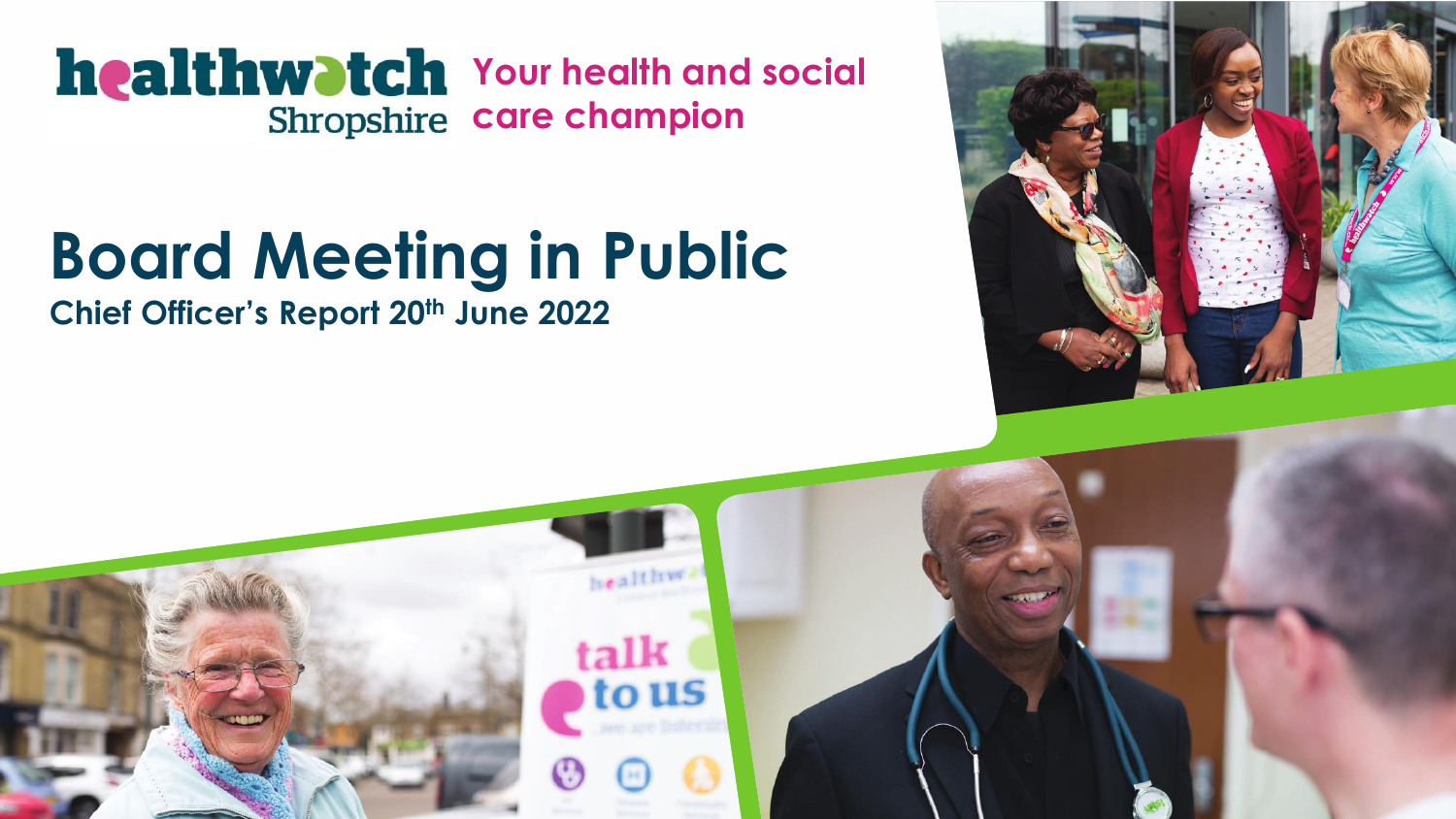## **Staff team and roles**



| <b>Name</b>              | Job role                                                                             | <b>Key</b>                  |
|--------------------------|--------------------------------------------------------------------------------------|-----------------------------|
| <b>Lynn Cawley</b>       | <b>Chief Officer</b>                                                                 | CO                          |
| Kate Fejfer              | Community Engagement Officer - Minority<br>Groups                                    | CEO(MG)                     |
| Anne-Marie Fleming       | <b>Community Engagement Officer</b>                                                  | <b>CEO</b>                  |
| Liz Florendine           | Communication & Involvement Officer                                                  | CIO                         |
| <b>Patricia MacInnes</b> | <b>Admin Officer</b>                                                                 | <b>AO</b>                   |
| <b>Brian Rapson</b>      | Information Officer                                                                  | IO                          |
| Alli Sangster-Wall       | Enter & View Officer<br><b>Independent Health Complaints Advocacy</b><br>Coordinator | <b>EVO</b><br><b>IHCASC</b> |

'We value the insight that's gained from analysing many different people's experiences'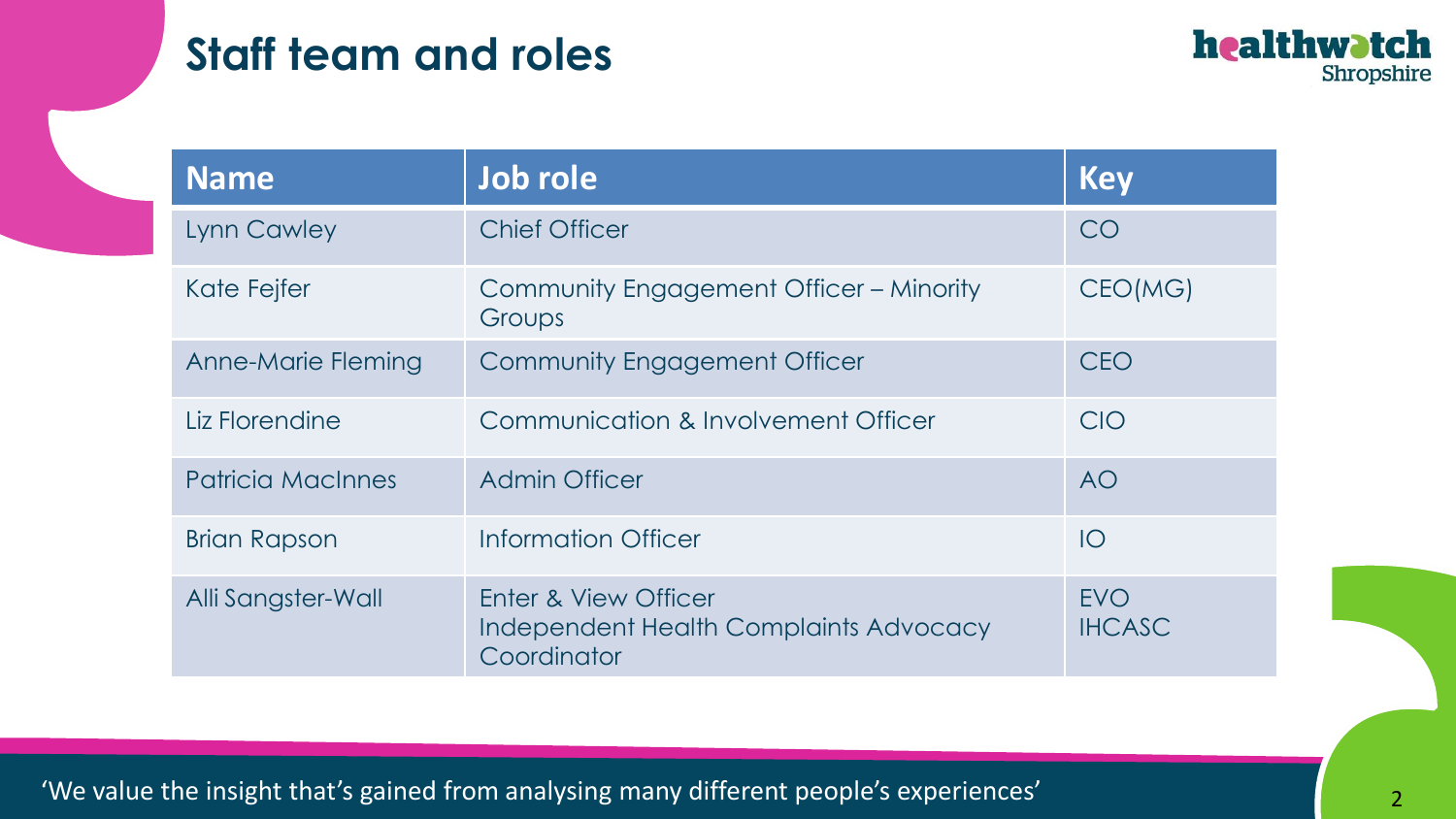healthwatch Shropshire

### **Project Response**

**'Your care, your way' Healthwatch England Campaign (From April)** In 2018 we published our **Accessible Information Standard Summary Enter & View** report 2018 | Healthwatch Shropshire which illustrated out findings from E&V visits to 9 GP practices to understand what progress they had made in implementing [the NHS Accessible Information Standard \(AIS\) NHS England » Accessible](https://www.england.nhs.uk/ourwork/accessibleinfo/) Information Standard This year HWE launched a national campaign to raise awareness of the AIS and hear people's experiences. They have widened it's scope to include speakers of other languages/minority ethnic groups. HWE submitted a Freedom of Information Request to all Trusts in Shropshire to ask them how they are implementing the Standard (it is of note that we were not told they were doing this). For more information about the HWE campaign: Many NHS Trusts [not supporting equal access to care for deaf and blind people | Healthwatch](https://www.healthwatch.co.uk/news/2022-02-23/many-nhs-trusts-not-supporting-equal-access-care-deaf-and-blind-people)

Our CIO is leading this piece of work for HWS and working with the CEOs to make contact with local groups to arrange focus groups and opportunities for HWS to [attend meetings to discuss the Standard and hear people's experiences.](https://www.healthwatchshropshire.co.uk/news/2022-05-19/your-care-your-way) Your Care, Your Way | Healthwatch Shropshire CIO has delivered presentations on the AIS 27/04/22 to Autism Partnership Board 26/05 Learning Disability Partnership Board **08/06/22** CO appeared on BBC Radio Shropshire to promote the campaign. Social media campaign is ongoing.

To date: **Focus groups** being arranged/arranged: Headway, Macular **Degeneration** Group (Wem), Shropshire Council LD&A Partnership Board, Shropshire Council Armed Forces Outreach, Sightloss Group Also asking people to be **case studies** – 3 people identified so far. 2 people have shared their views using our **webform**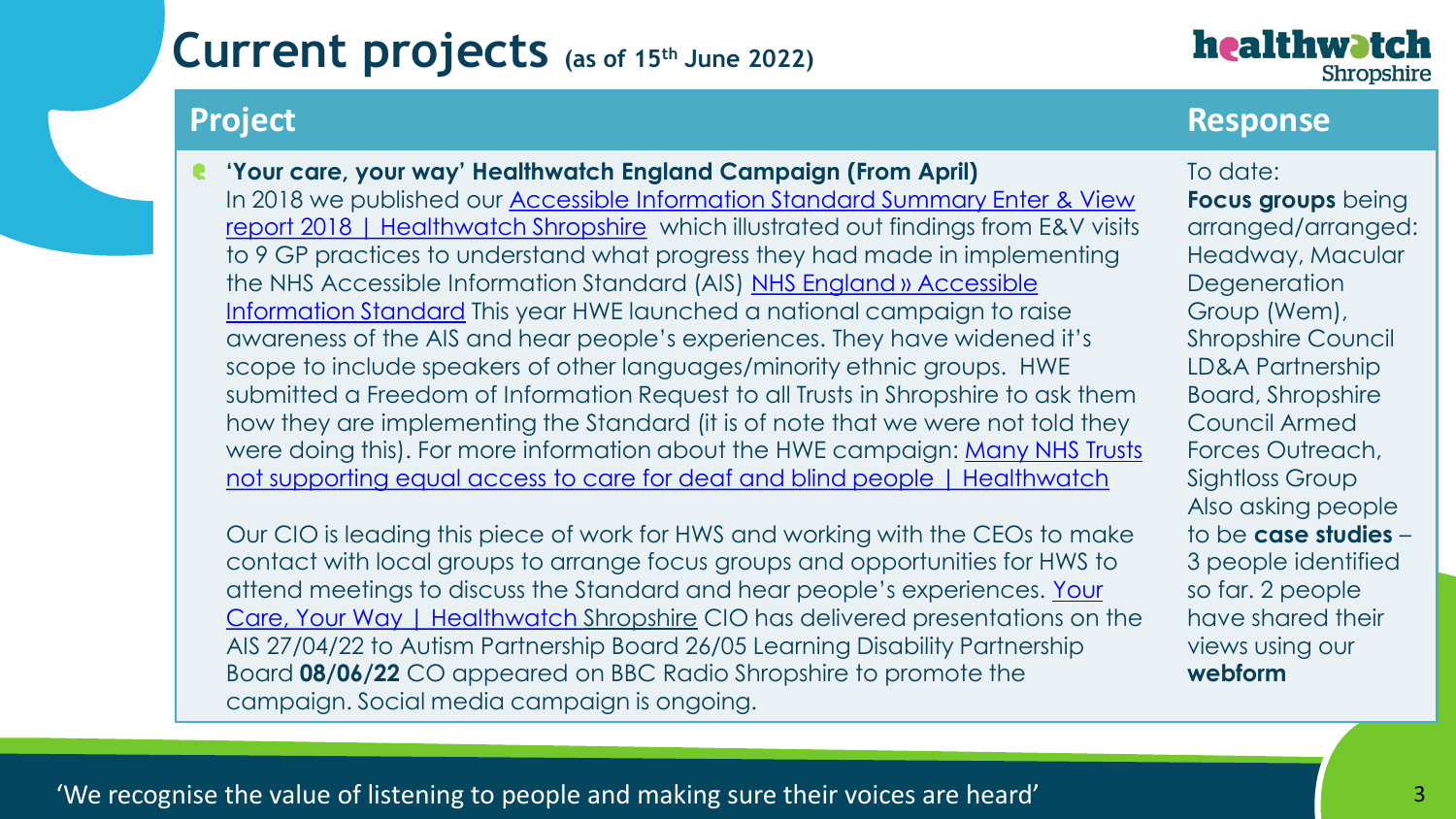

### **Project Response**

**Engaging with Minority Groups in Shropshire to raise awareness of HWS and hear their experiences of health and social care services (since January 2022 - ongoing)** – the challenge we have is building trust and a relationships with members of these communities so they start to understand what we can do to support them and feel confident to share their views. This takes time and initially our CEO(MG) has been speaking to a range of people from different ethnic groups 1:1 (e.g. Japan, Poland, Bulgaria, Iran, Taiwan, South Korea, Hungary, Trinidad & Tobago, Ukraine, Italy, Philippines, Slovakia, Greece, Lithuania, Spain) or at events (e.g. EID Celebration, International Children's Day, Interfaith Forum, Greek Orthodox event.

The CEO(MG) is inviting people to meet the CO and rest of the HWS team as part of this relationship building exercise. In Telford & Wrekin there is a larger BAME community (11.5% at the last census) and so more groups to engage with. In Shropshire there are at times only individuals or families from a particular ethnic background and so they can be harder to reach.

Examples of meetings/networking events **20/05/22** Cultural Diversity Network – invited by Shropshire Community Health Trust **13/06/22** Team met with a Community Leader from the Caribbean (other meetings inc. representative from African community, leader from Bangladesh community **16/06/22** attending Understanding & Responding to Polish women's experiences Domestic Violence and Abuse (Links to HWS position on Safeguarding Board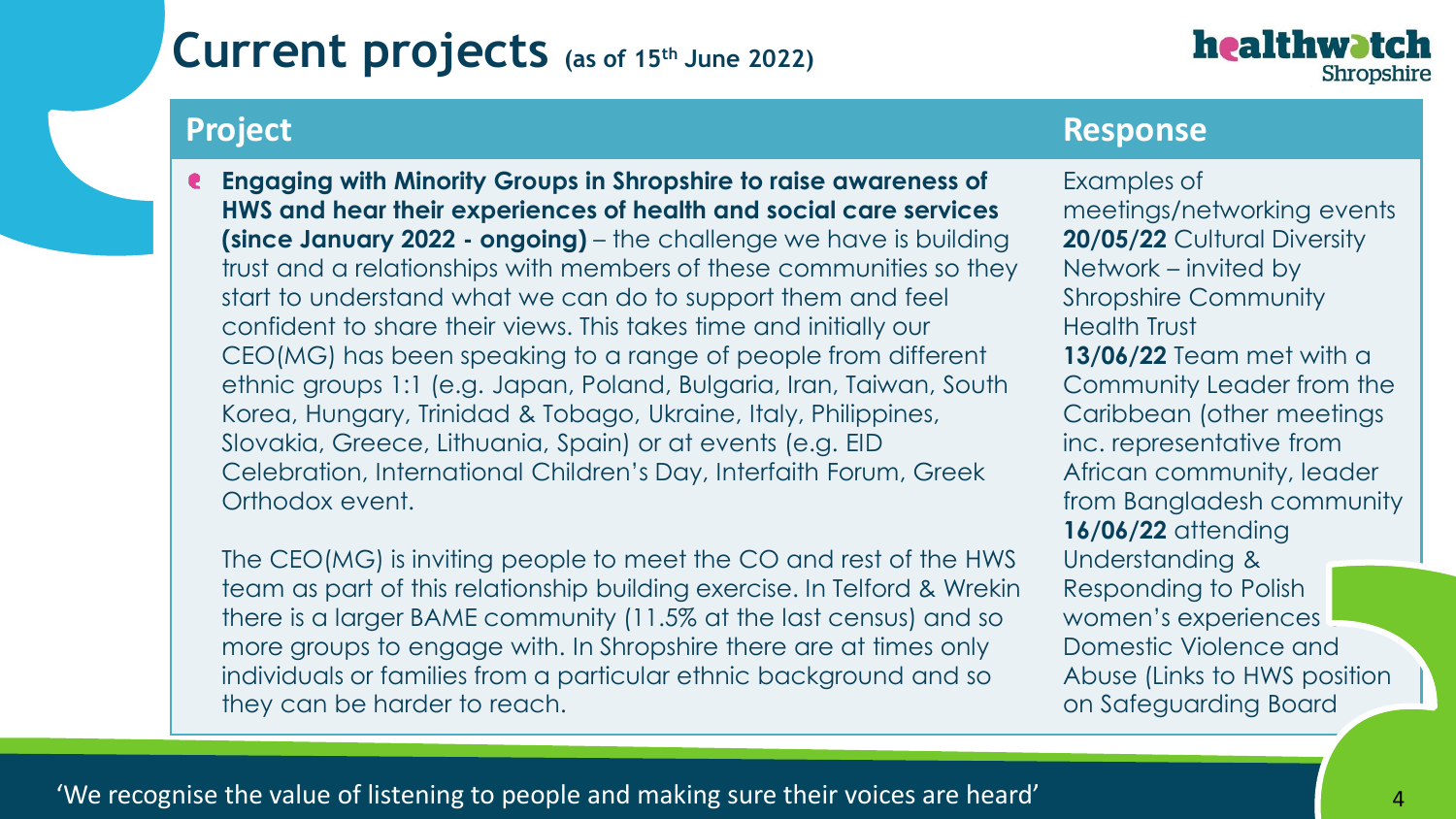healthwatch Shropshire

#### **Ambulances** (launched **14/06/22**)

The Director of Public Health (DPH) has spoken to the CO on a number of occasions about growing concerns about the ambulance delays in Shropshire, particularly the impact in rural areas. There have been reports in the press and it has been the subject of discussions at the Health and Wellbeing Board, Health Overview and Scrutiny Committee and Shropshire Council. Across the Integrated Care System it is widely acknowledged that it is a 'system issue' and the ambulance delays are caused by issues around 'flow through the hospital' due to an increasingly busy Emergency Department and delayed discharges at the 'back door'. The DPH spoke to the DPH in Telford & Wrekin and both HW have been asked to gather people's experiences of calling for an ambulance in an emergency. The CO and ICS are concerned that by asking people to share their views with us we will be raising their expectations that this issue will be solved easily, it is a complex issue and national problem. However, it is also our function to represent the voice of people using services. Mark Docherty (Director of Nursing and Commissioning at WMAS) is supportive of our approach and feels that the experiences we gather will support the data. We can consider escalating our findings to HWE to ask for them to raise this important issue at national level. [Calling for an ambulance in an emergency | Healthwatch](https://www.healthwatchshropshire.co.uk/calling-ambulance-emergency)  **Shropshire** 

### **Project Response**

**14/06/22** Press release went out - CO asked to prerecord interview for BBC Radio Shropshire to be aired 15/06/22 **15/06/22** 16 people contacted us on our website,15 by email, 2 by phone

The CO has contacted neighbouring HW to ask what they are doing about this issue and explore if we could do something as a region.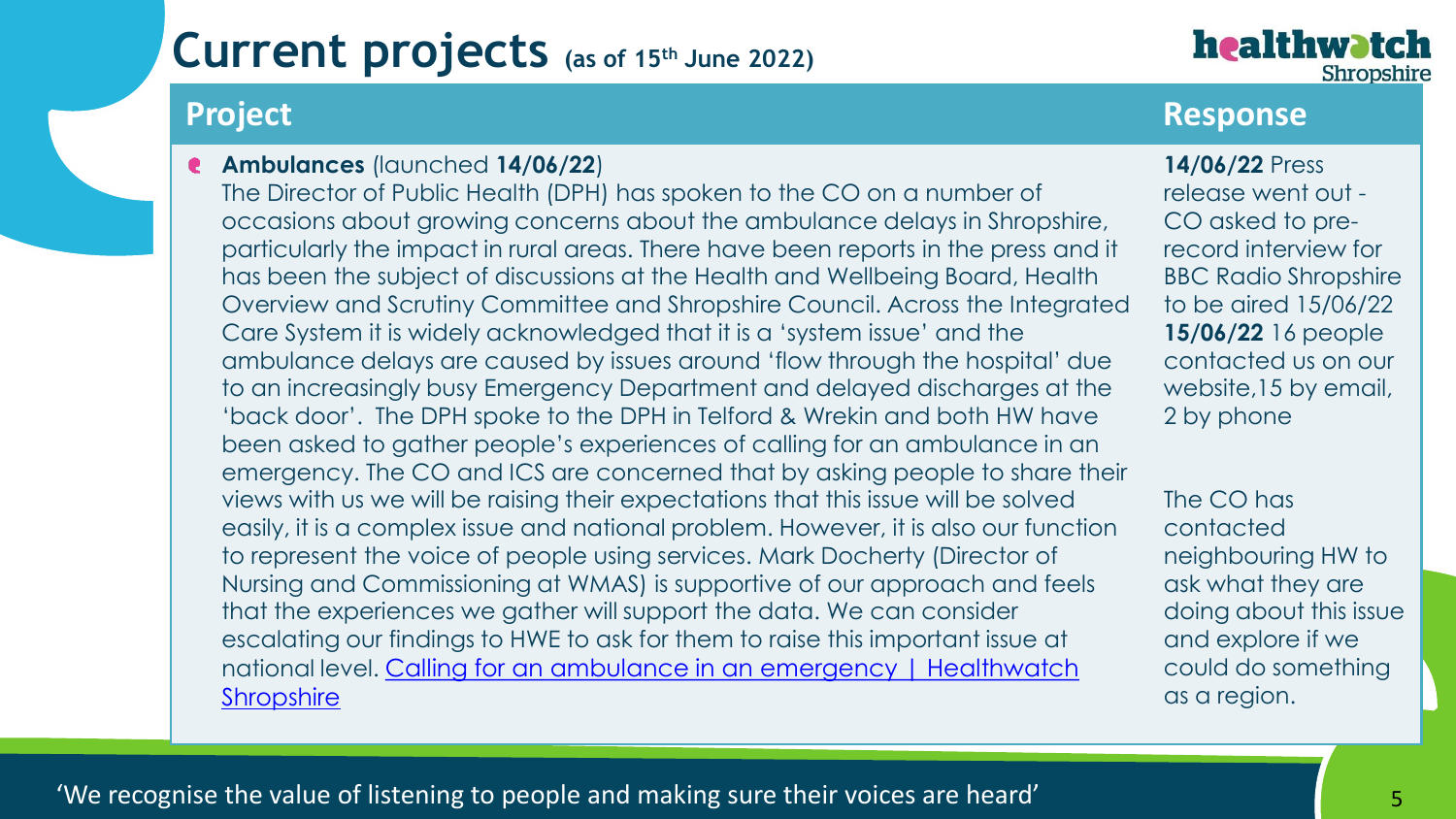**Children and young people (ongoing):** we are taking several approaches - **Mental health and wellbeing**

As reported at the last Board meeting we are continuing to explore what targeted engagement we can do to ensure the voice of C&YP is heard across the system by joining key system meetings including the ICS C&YP Board. Our first piece of work was the hot topic on crisis mental health services for children and young people and it is likely that we will be asked to repeat this during 2022-23. CO has met with CYP Commissioner from ICS who is reviewing current offer.

#### **Involvement**

As the ICS is very keen to involve individuals with lived experience now is a good time for us to develop a Young Healthwatch/YouthWatch capacity allowing. **Prevention**

Following an email from the Vice Principal of Shrewsbury College's Group (SCG) (28/01/22) asking for assistance in getting external organisation to come into college to provide information and awareness sessions, e.g. sexual health, substance misuse the CO has spoken to SCG to understand the issue and met with the Director of People at Shropshire Council and Director of Public Health to agree approach (including developing a survey). Planning meeting with Public Health Consultant and initial meeting with SCG Student Support have taken place. CEO has joined CYP Collaboration Group led by PH to understand what others are doing to engage CYP . Initial meeting with SCG Student Union to take place before summer holidays to develop survey.

4 presentations of our key findings and recommendations given across the ICS

EO joining meetings to network

4 meetings have taken place with CO – Both CEOs to lead on engagement with the students

**Project Response**

healthwatch

Shropshire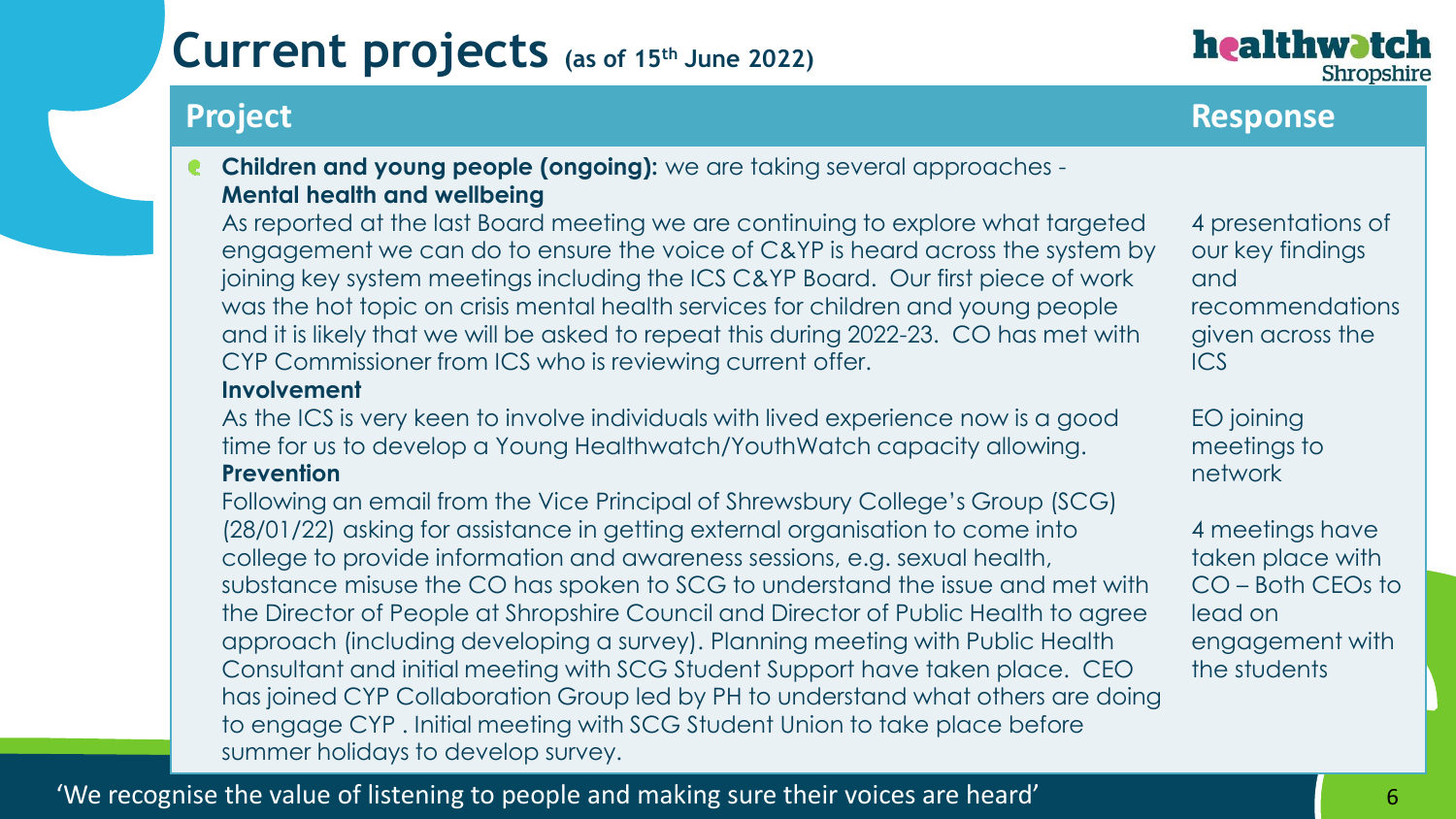## **Projects in development / on hold**

### healthwatch Shropshire

#### **Menopause (on hold)**

As reported at the last Board meeting our plans to do focused engagement on menopause were put on hold when SaTH decided to include menopause in their Women's Health Survey. SaTH agreed to share their survey data with HWS so we can use this to inform what we do. Over 2000 responded to the survey. Due to our current workload and the need to prioritise the Annual Report we have not agreed our next steps at the time of writing this report.

#### **Complaints**  $\bullet$

HWS have been providing the Independent Health Complaints Advocacy Service (IHCAS) for Shropshire residents and people using NHS services in Shropshire since 2016. Most people complain because they want reassurance that what happened to them or a loved one will not happen to anyone else. We are now considering asking people to share their experiences of making a complaint to health and social care services to understand their levels of satisfaction with the process and outcome and identify the impact of complaints on services; the actions they take as a result of complaints and how they demonstrate that improvements are embedded.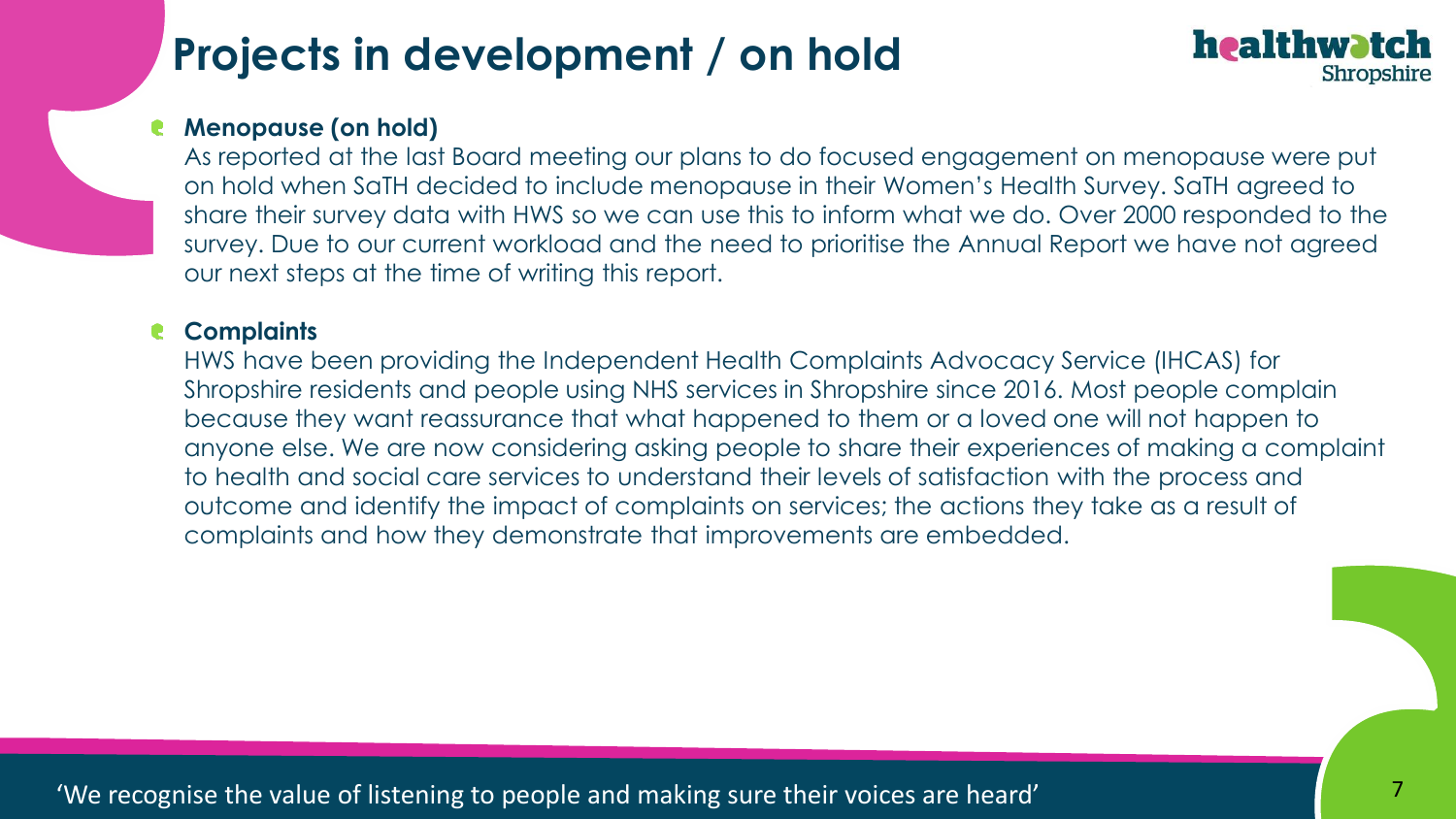## **Key project updates**



| <b>Project</b>                                                                                                                                                                                                                                                                                                                                                                                                                                                                                                                                                                                                                                                                                                                                                         | <b>Response/outcome</b>                                                           |
|------------------------------------------------------------------------------------------------------------------------------------------------------------------------------------------------------------------------------------------------------------------------------------------------------------------------------------------------------------------------------------------------------------------------------------------------------------------------------------------------------------------------------------------------------------------------------------------------------------------------------------------------------------------------------------------------------------------------------------------------------------------------|-----------------------------------------------------------------------------------|
| <b>Pain Management</b> (in partnership with the MSK Alliance, CCG and provider<br>€<br>Connect Health) First project as part of MSK Transformation. Following up<br>Enter & View visits to Pain Clinics in 2017. Closed December 2021. Report<br>published 31/03/22 Pain Management Services in Shropshire  <br><b>Healthwatch Shropshire</b>                                                                                                                                                                                                                                                                                                                                                                                                                          | Public survey: 17<br>Comments: 1 (1)<br>Other experiences: 10                     |
| <b>Children &amp; Young People's Crisis Mental Health Services</b> (in partnership with<br>Midlands Partnership Foundation Trust and Shrewsbury and Telford Hospital<br>NHS Trust) Report published 09/02/22 Mental Health Crisis Services for<br>Children and Young People in Shropshire, Telford & Wrekin   Healthwatch<br>Shropshire 28/02/22 Chair of Shropshire Safeguarding Community<br>Partnership Board emails CO to ask procedure for following up findings of<br>this report. System meeting planned for April/May to discuss the issues<br>highlighted in our report and work taking place to address them delayed.<br>Meeting held 13/06/22. This report will also be discussed at the Safety<br>Oversight and Assurance Group (SOAG) at SaTH on 22/06/22 | $C\&YP:2(3)$<br>Parents/carers: 36 (10)<br>Professionals: 9 (7)<br>() T&W figures |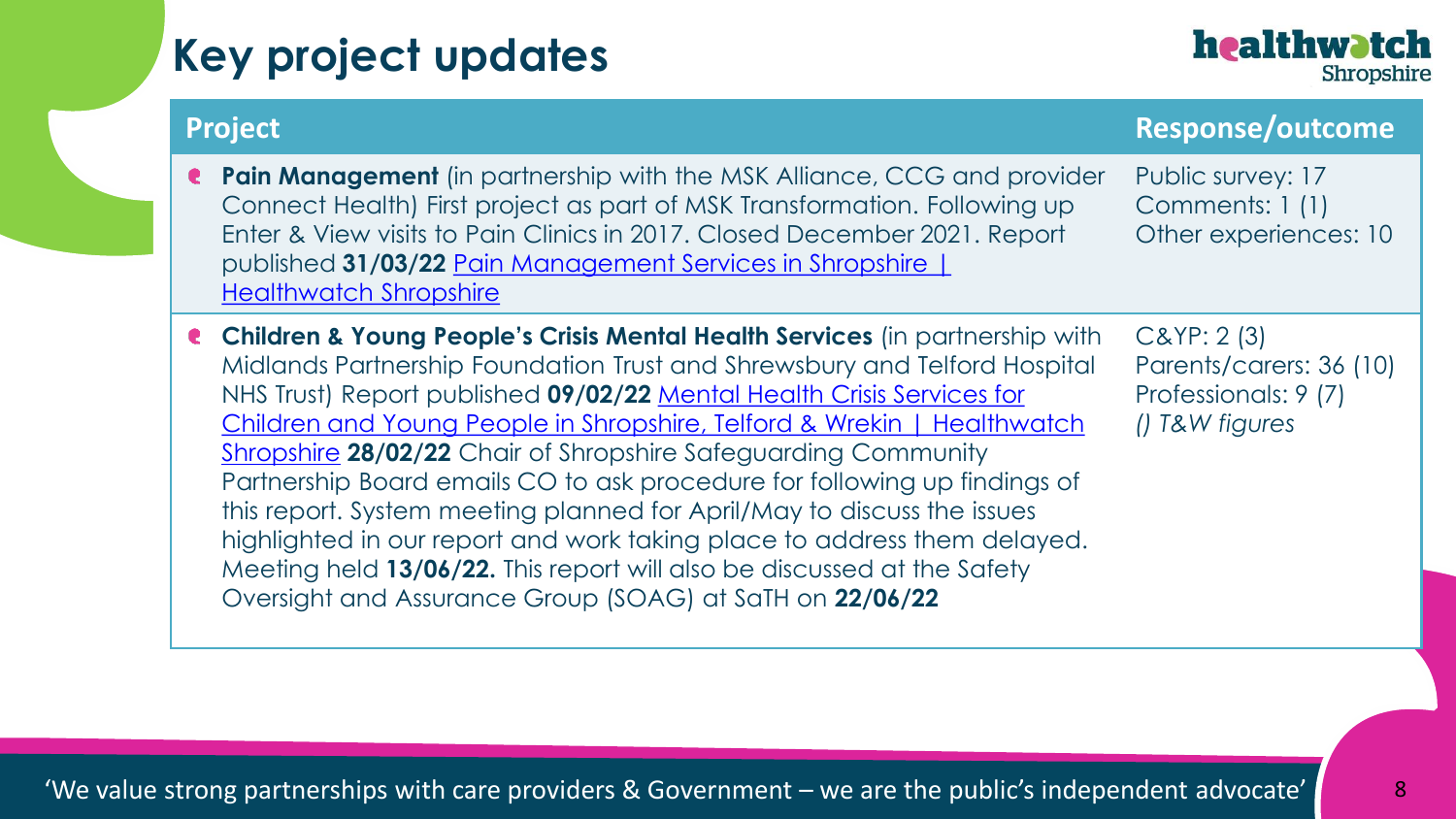## **Key project updates**

### healthwatch Shropshire

| <b>Project</b>                                                                                                                                                                                                                                                                                                                                                                                                                                                                                                                                                                                                                                                                                   | <b>Response/outcome</b>                                                                |
|--------------------------------------------------------------------------------------------------------------------------------------------------------------------------------------------------------------------------------------------------------------------------------------------------------------------------------------------------------------------------------------------------------------------------------------------------------------------------------------------------------------------------------------------------------------------------------------------------------------------------------------------------------------------------------------------------|----------------------------------------------------------------------------------------|
| Increasing Access to Psychological Therapies (IAPT) (In partnership with<br>CCG and Midlands Partnership Foundation Trust IAPT Teams) To contribute<br>to service review. Survey designed to also enable people who have not<br>been able to access the service to share their experiences. Survey<br>launched 08/02/22 closed beginning of April 2022. Draft report shared with<br>providers 31/05/22 (delay caused by A/L). Response received 14/06/22 - it<br>includes a number of comments on the content of the report and report is<br>being finalised – due to be published week commencing 20/06/22                                                                                      | Public survey: 19 (9)<br>() T&W figures                                                |
| <b>e</b> End of Life (Annual Event)<br>Event took place at Shrewsbury Town FC Function Room the afternoon of<br>10 <sup>th</sup> May. Prior to this the staff and CO attended local libraries with NHS staff<br>and local charities/support organisations during Dying Matters Week (the<br>week before) to gather experiences and promote the event. The panel<br>was made up of members of the ICS System End of Life Group, including<br>Professor Derek Willis (Severn Hospice). We have received very positive<br>feedback about this event and are drafting a feedback report. The event<br>was filmed (cost to be covered by the CCG) and the EVO is helping with<br>the editing of this. | Attendance: 80 (inc.<br>49 attendees, 25 stall<br>holders, 6 panelists /<br>presenters |

'We value strong partnerships with care providers & Government – we are the public's independent advocate'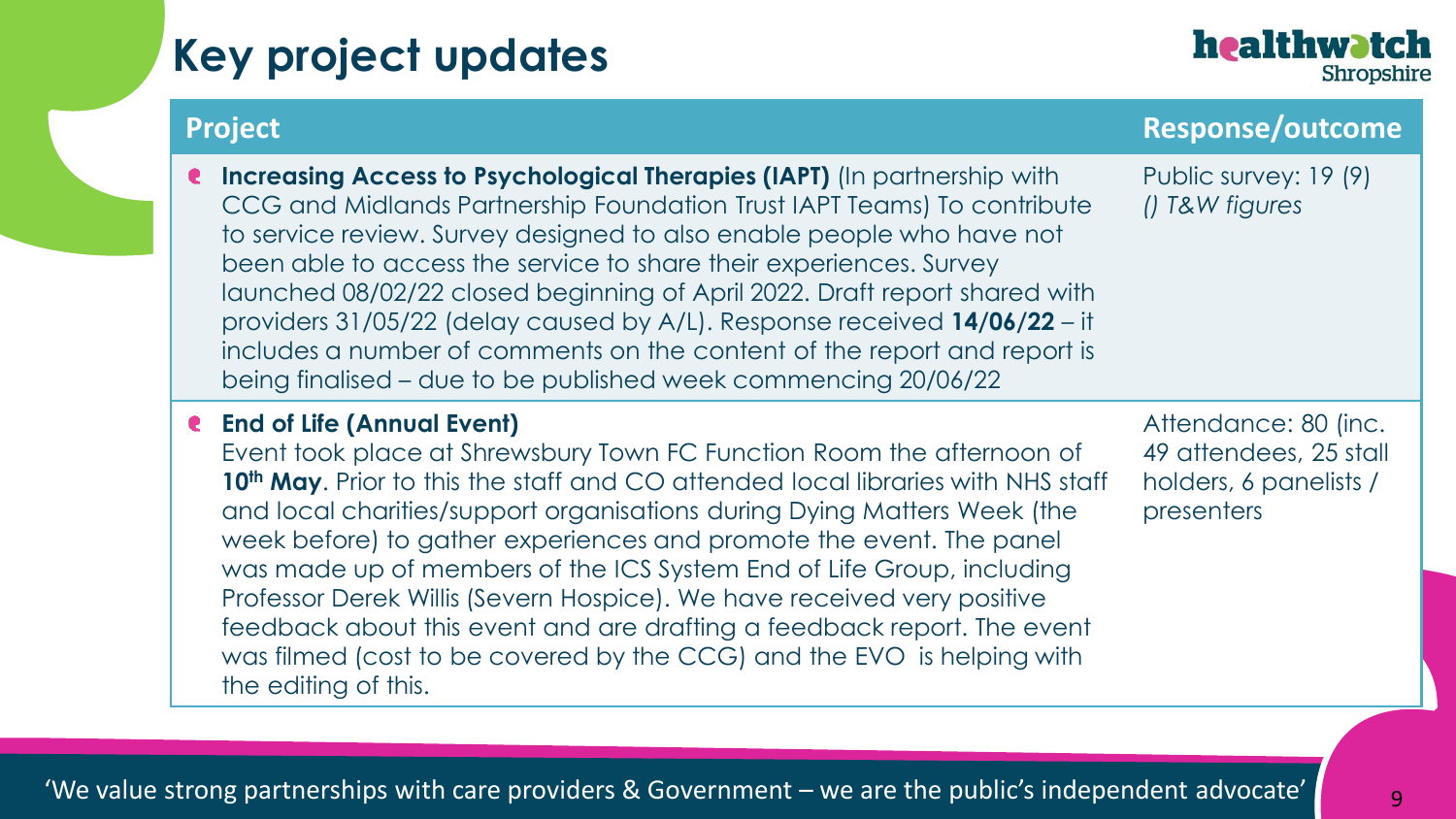## **Key project updates**

### **Project Response/outcome**

healthwatch

Shropshire

**Pharmacy Services (From May)**

Before the pandemic we were planning to do some work to understand people's experiences of using pharmacy services. We wanted to speak to the public but also hear from Pharmacists themselves. CO attended a Local Pharmaceutical Committee meeting via Zoom on 14th July 2020. The LPC expressed their support for this project but at the time the sector had been told nationally to focus on dispensing medicines and all other services has stopped.

HWS continues to work with Shropshire Public Health around the Pharmacy Needs Assessment.

08/03/22 Conversation with ST&W CCG – HWS asked to begin this piece of work and include an exploration of the barriers people face in using<br>Pharmacy services, including why they might be reluctant to speak to Pharmacy services, including why they might be reluctant to speak to their Pharmacist in the first instance about any health concerns rather that their GP or going to A&E. HWS asked to put together a proposal to explain how this piece of work would be conducted – submitted **11/03/22** as there was money available from NHSE.

We were not successful in our bid and the CCG commissioned a North-West based company to complete engagement in S,T&W and run a marketing campaign.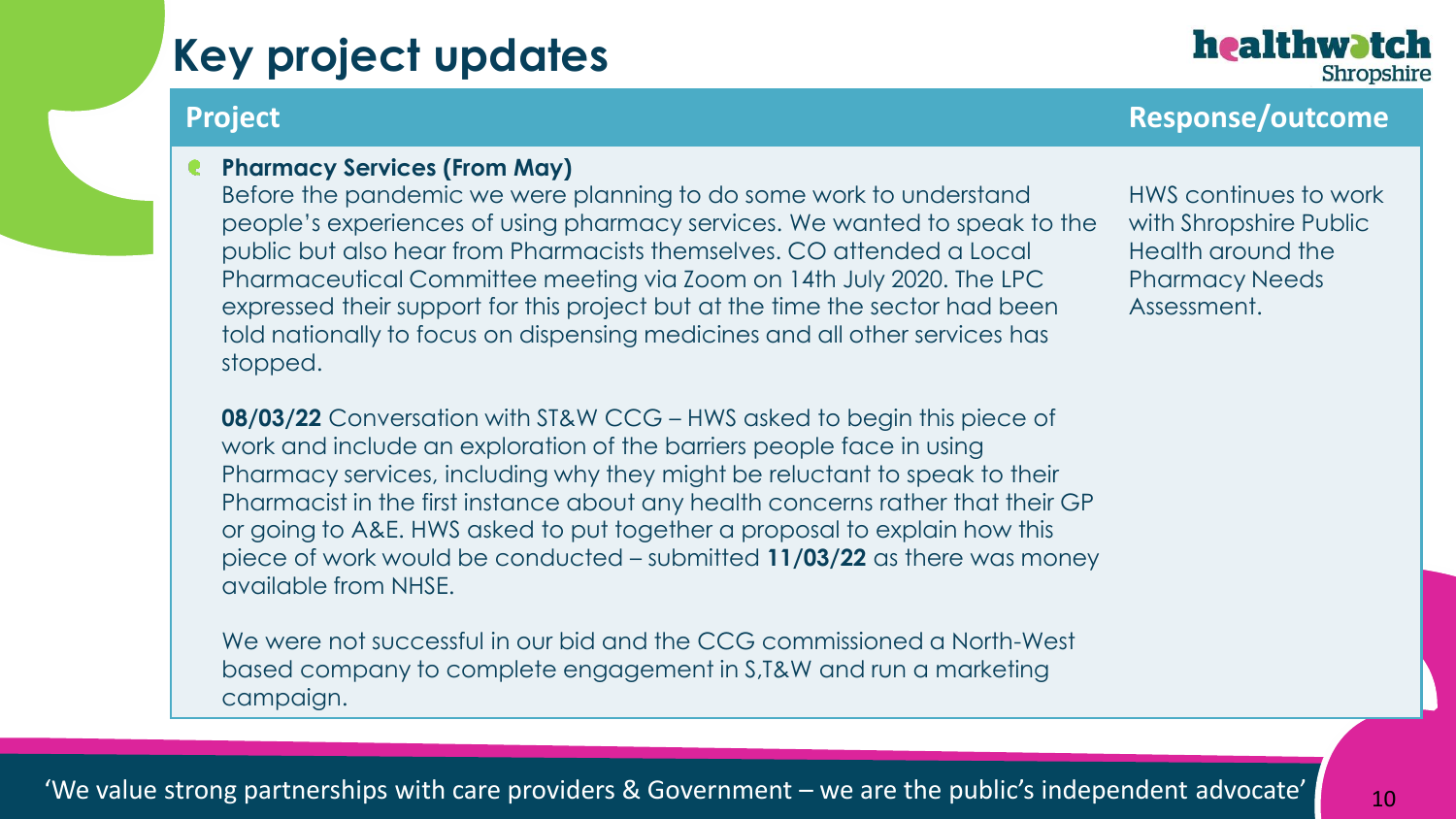## **Face-to-face engagement and Enter & View**

#### **Face-to-face engagement**

Since the last Board meeting, we have slowly restarted face-to-face engagement. Our CEOs and other members of staff and volunteers have attended a number of events across the county and provided stands. While SaTH does now allow one visitor per day for inpatients (these restrictions are not in place for people at end of life, with Dementia or in maternity) we have not been allowed to return to providing a regular stand at RSH and it is unlikely we will be able to restart until general visiting does. CEO is reengaging groups we have previously attended but also exploring new ways of reaching people, e.g. going into businesses, attending markets.

#### $\mathsf{Sits}$  . The value strong partnerships with care providers  $\mathsf{Sits}$  , with care providers  $\mathsf{Sits}$ **Enter & View Visits**

The E&V Officer has met with inferested E&V volunteers and begun to plan a programme of 'light fou<br>visits to care homes across the county starting in June 2022. The E&V Officer is liaising with partners to make sure our visits do not clash with other monitoring visits and inspections. Shropshire Council and The E&V Officer has met with interested E&V volunteers and begun to plan a programme of 'light touch' CQC are starting to share their concerns with us and share information to inform our visit programme. The 'light touch' approach involves increasing awareness of HWS with care homes, residents and their families. This will allow us to make contact with all care homes in Shropshire on a rolling programme. On 7<sup>th</sup> June the CO attended a Quality Assurance/Contract Monitoring Workshop at the invitation of Assistant Director Joint Commissioning Shropshire Council and NHS Shropshire, Telford and Wrekin CCG. We proposed that HWS distribute our posters and postcards to homes to enable residents, families/carers and staff to share their views with us.

healthwatch

Shropshire